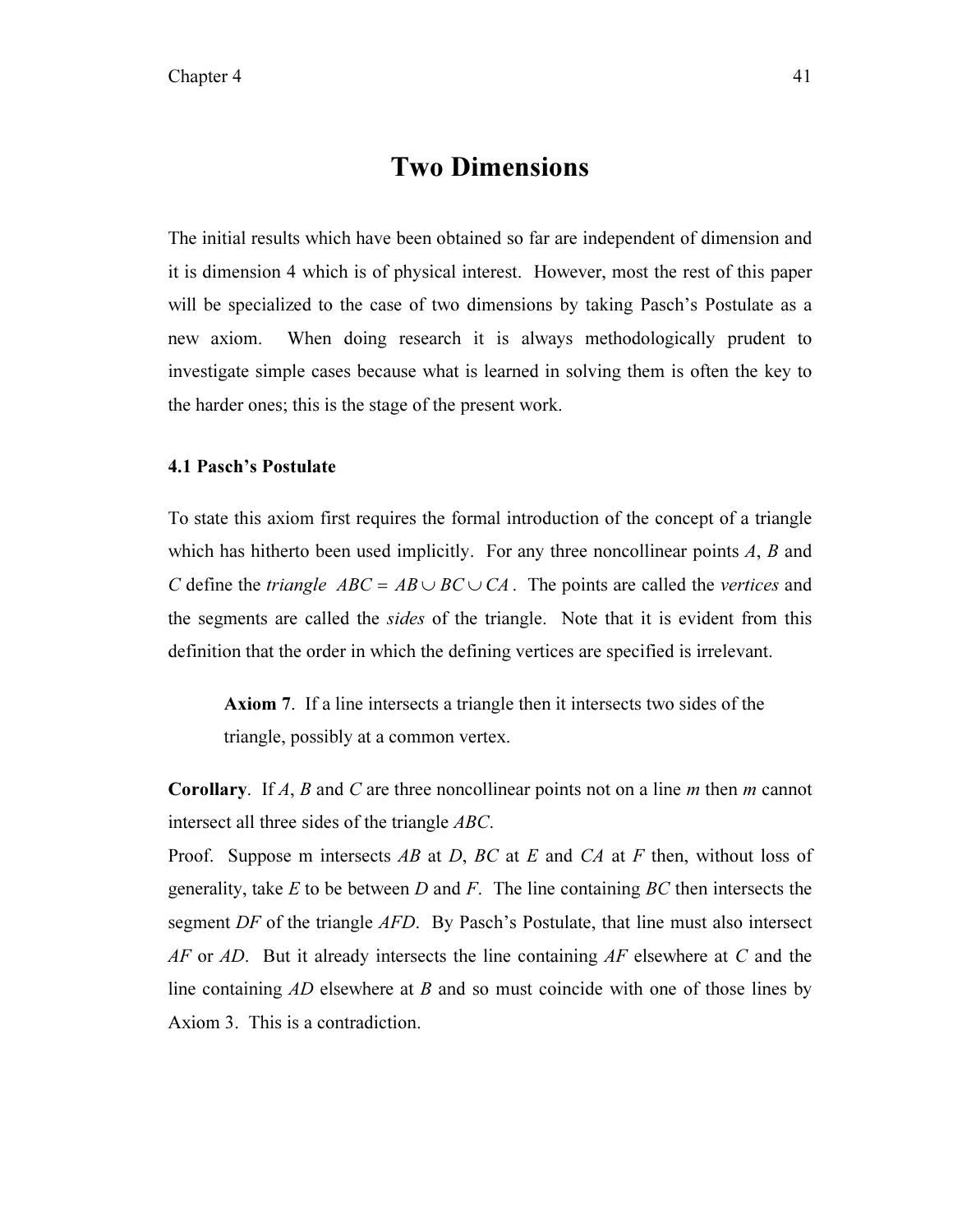This is the same proof you are likely to find in most any textbook on Euclidean geometry. In a similar way much of the same two dimensional terminology can be introduced and theorems can be proven as in ordinary synthetic geometry. This is because these kind of results only depend on the properties of metric geometry (that is, Axioms 1-4 of physical geometry). These necessities will be completely familiar to the reader and will, accordingly, be presented as briefly as possible by deferring to standard textbooks for the proofs.

## 4.2 Plane Geometry

For any two points  $A$  and  $B$  that do not lie on a line,  $m$ , if the segment  $AB$  does not intersect m then A and B are said to lie on the same side of m. Otherwise they are on opposite sides of m.

**Theorem 4.2.1.** (Plane Separation). Consider any line m and any three points  $A, B$ and C not on m. (i) If A and B are on the same side of m and B and C are on the same side of m then A and C are also on the same side of the line. (ii) If A and B are on the opposite side of m and B and C are on the opposite side of m then A and C are on the same side of the line.

Plane separation and Pasch's Postulate are equivalent (i.e. the proof goes the other way as well). Pasch's Postulate was used because of its physical appeal and for its potential for generalization to characterizing higher dimensions.

Accordingly all the points on the same side (or opposite side) of a line as a test point are on the same side as each other. These two *sides* are separated by the line. The line and its sides clearly exhaust the point set. A set is convex if it contains the

ī

 Millman and Parker, p77, Theorem 4.3.3.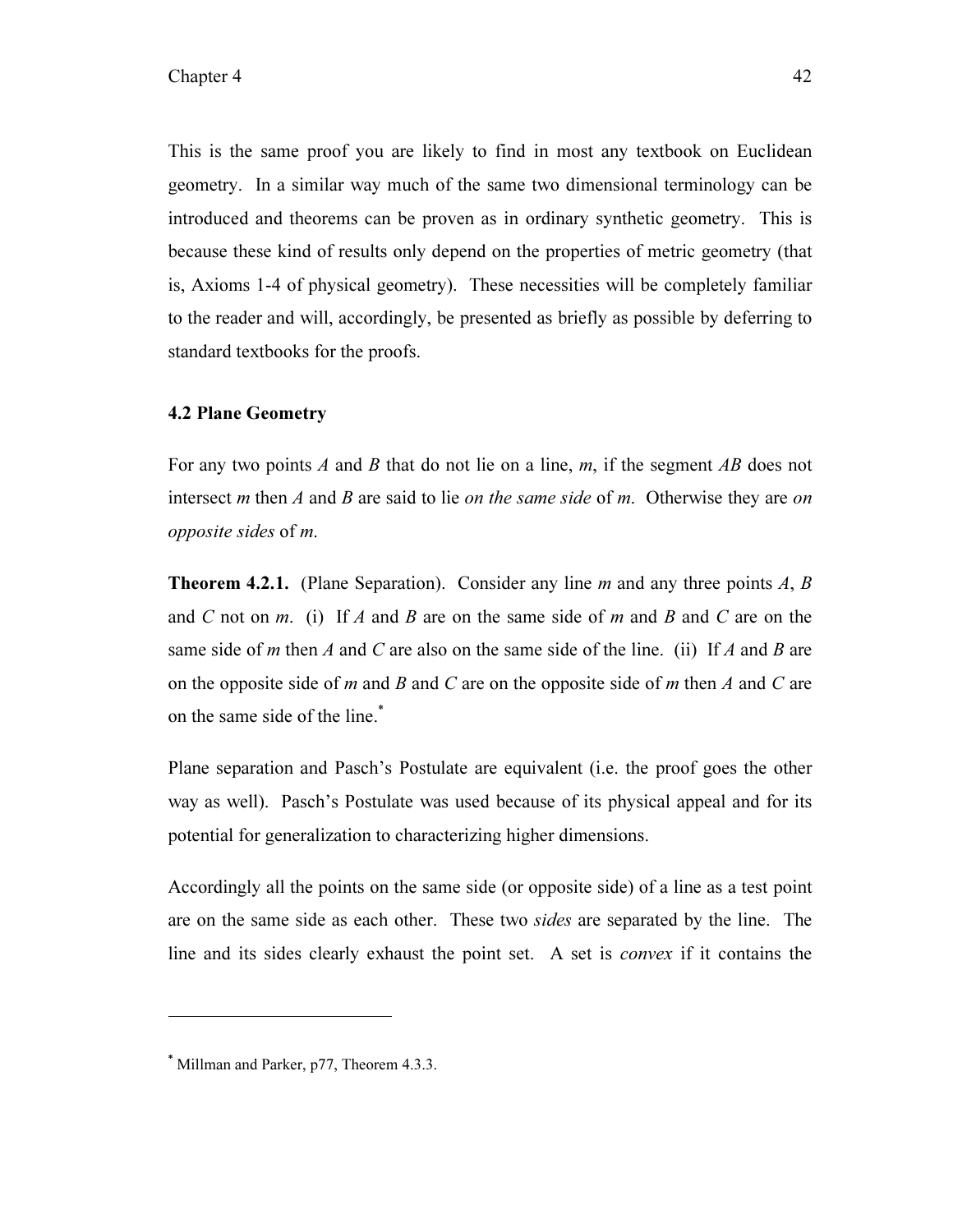segment between two points of the set. The sides of a line are, virtually by definition, convex sets.

Consider a nontrivial angle,  $(S,T)$ , with vertex  $V(S \neq T, T^-$  etc.). The only point the rays have in common is V and it is an *extreme point* which is not between any of the points on either ray. Therefore all the points of either ray, except  $V$ , are on the same side of the (line containing the) other ray. That side of the ray is said to be the side on which the other ray lies. The *interior* of the angle is the intersection of the side of S on which T lies with the side of T on which S lies. An *interior ray* of the angle is any other ray from  $V$  all of whose points, except  $V$ , lie in the interior of the angle. A crossbar of an angle is any "bar which lies across" the angle; that is, a line which intersects both rays of an angle at points other than the vertex. Note that it would be a mistake to assume that any line in the interior of an angle must be a crossbar.

**Theorem 4.2.2.** (Crossbar). If  $(S,T)$  is a nontrivial angle with vertex V then for any points  $A \neq V$  on S and  $B \neq V$  on T an interior ray of that angle intersects the interior of the segment  $AB$ .

Obviously, the parts into which a crossbar is divided by an interior ray measure smaller in magnitude than the whole.

Corollary. In the situation of the crossbar theorem, if there are several crossbars divided by two interior rays then the respective parts into which the crossbars are divided by the interior rays are monotonic with respect to each other.

For example, refering to the diagram in the figure below, if the segment from P to the ray Y measure less than the segment from  $P$  to the ray  $X$  then so does the segment

ī

 Millman and Parker, p84, Theorem 4.4.7.